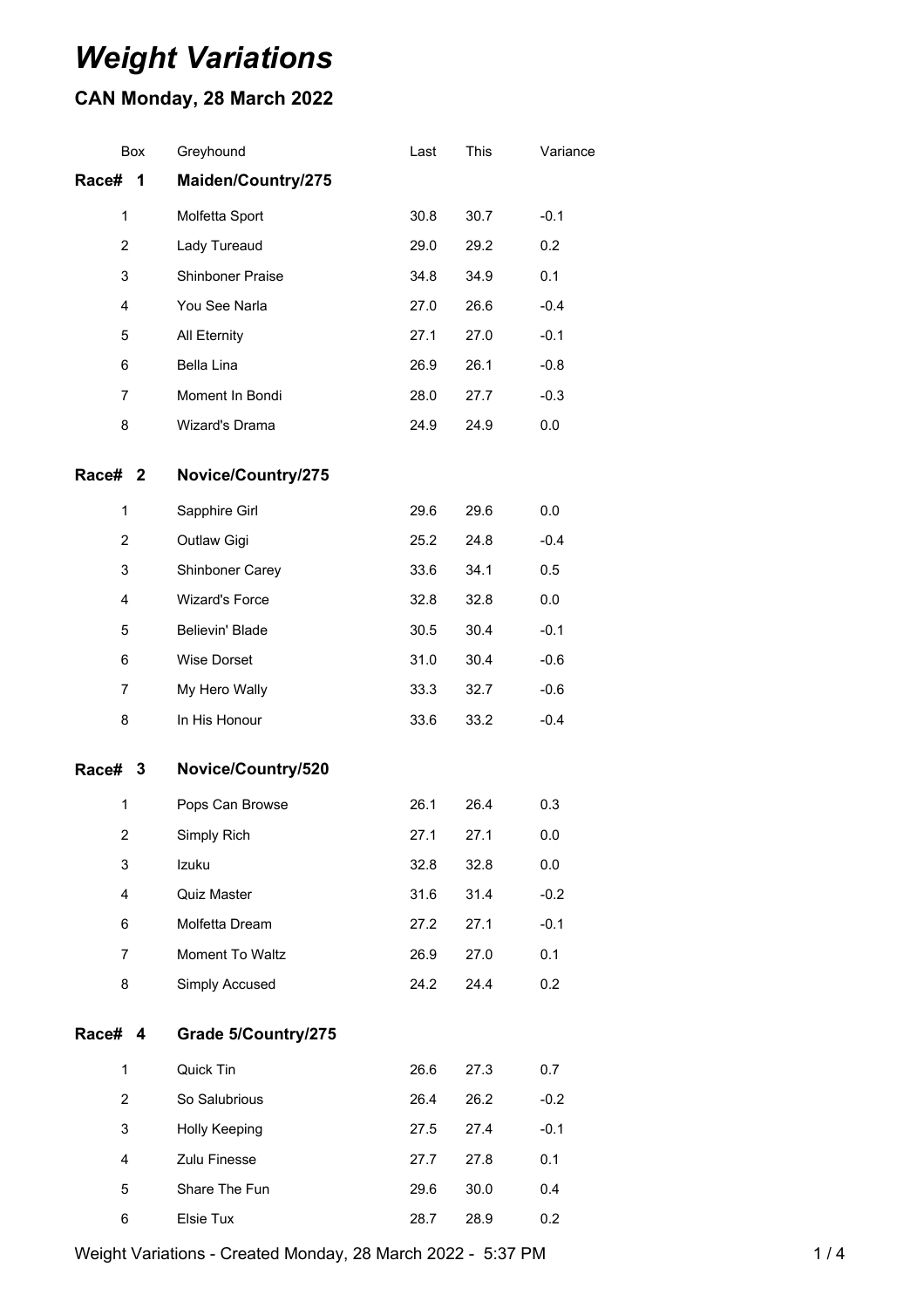### **CAN Monday, 28 March 2022**

|            | Box            | Greyhound                      | Last | <b>This</b> | Variance |  |  |
|------------|----------------|--------------------------------|------|-------------|----------|--|--|
|            | 7              | Vegas City                     | 33.2 | 33.5        | 0.3      |  |  |
|            | 8              | Joanna Keeping                 | 29.5 | 29.4        | $-0.1$   |  |  |
| Race# 5    |                | Mixed 5/6/Country/520          |      |             |          |  |  |
|            | $\mathbf{1}$   | Fabian's Gold                  | 32.2 | 32.2        | 0.0      |  |  |
|            | $\overline{2}$ | Incredible Pinto               | 24.7 | 25.0        | 0.3      |  |  |
|            | 3              | Provider                       | 34.6 | 33.9        | $-0.7$   |  |  |
|            | 4              | Bazinga Boy                    | 31.0 | 31.4        | 0.4      |  |  |
|            | 5              | Molfetta Snow                  | 31.3 | 31.4        | 0.1      |  |  |
|            | 6              | Wooden Hands                   | 30.5 | 31.0        | 0.5      |  |  |
|            | 7              | Lilly Can Browse               | 24.5 | 24.9        | 0.4      |  |  |
|            | 8              | <b>Finest Moment</b>           | 27.5 | 27.4        | $-0.1$   |  |  |
| Race#<br>6 |                | Grade 5 (mid Dist)/Country/600 |      |             |          |  |  |
|            | 1              | Fired Up Billy                 | 35.3 | 35.4        | 0.1      |  |  |
|            | 2              | <b>Blue Cache</b>              | 29.3 | 28.7        | $-0.6$   |  |  |
|            | 4              | Sandy Can Browse               | 25.3 | 25.3        | 0.0      |  |  |
|            | 5              | Candy Bush Track               | 26.4 | 25.9        | $-0.5$   |  |  |
|            | 7              | Samba Monelli                  | 32.3 | 32.2        | $-0.1$   |  |  |
|            | 8              | Fang It Flatty                 | 29.3 | 29.5        | 0.2      |  |  |
| Race#<br>7 |                | Mixed 5/6/Country/275          |      |             |          |  |  |
|            | 1              | <b>Grand Riot</b>              | 34.3 | 34.0        | $-0.3$   |  |  |
|            | 10/2           | Guesses                        | 27.6 | 27.7        | 0.1      |  |  |
|            | 3              | Lady Day Star                  | 23.8 | 24.2        | 0.4      |  |  |
|            | 9/4            | Global Event                   | 26.5 | 25.9        | $-0.6$   |  |  |
|            | 5              | Moondyne Boy                   | 32.3 | 32.6        | 0.3      |  |  |
|            | $\overline{7}$ | Prime Rocket                   | 31.0 | 30.8        | $-0.2$   |  |  |
|            | 8              | Ruthless Ruth                  | 25.4 | 25.1        | $-0.3$   |  |  |
| Race#      | 8              | Mixed 5/6/Country/380          |      |             |          |  |  |
|            | 1              | Maree Keeping                  | 28.6 | 28.7        | 0.1      |  |  |
|            | 2              | Max Beau                       | 34.5 | 34.4        | $-0.1$   |  |  |
|            | 3              | Hello I'M Texas                | 33.9 | 33.7        | $-0.2$   |  |  |
|            | 4              | Maximum Sarah                  | 28.0 | 27.7        | $-0.3$   |  |  |
|            | 5              | <b>Teleport Tilly</b>          | 28.3 | 28.1        | $-0.2$   |  |  |
|            | 6              | Shinboner Stunt                | 35.1 | 35.2        | 0.1      |  |  |
|            | 9/7            | Incredible Wilma               | 26.8 | 27.0        | 0.2      |  |  |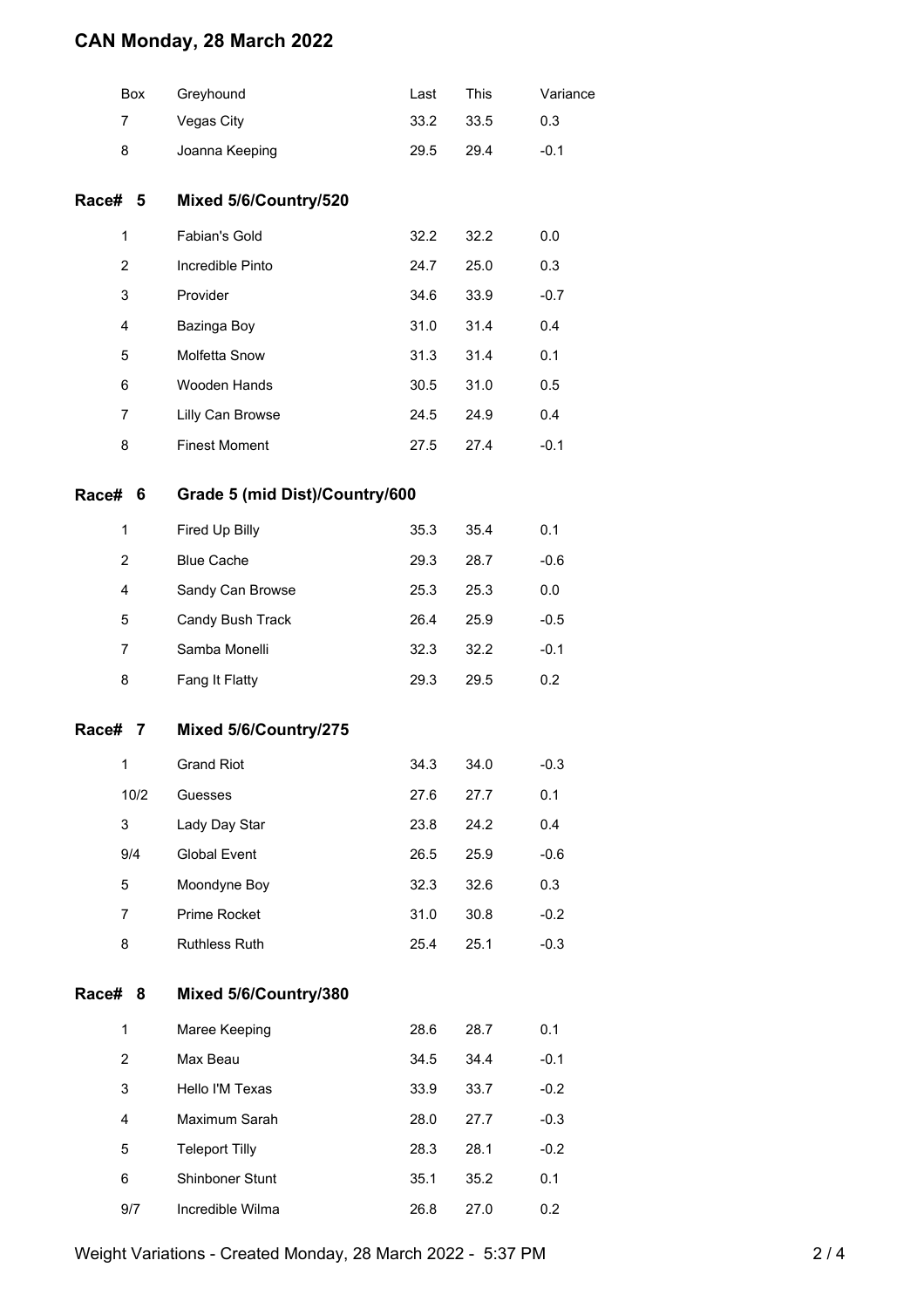### **CAN Monday, 28 March 2022**

|                | Box            | Greyhound                                    | Last | This | Variance |  |  |  |
|----------------|----------------|----------------------------------------------|------|------|----------|--|--|--|
|                | 8              | All Cashed Up                                | 27.6 | 28.0 | 0.4      |  |  |  |
| <b>Race#</b>   | 9              | Free For All (s)/Country/275                 |      |      |          |  |  |  |
|                | $\mathbf{1}$   | Huey Blue                                    | 29.0 | 29.0 | 0.0      |  |  |  |
|                | $\overline{2}$ | Fawn Roller                                  | 29.3 | 28.9 | $-0.4$   |  |  |  |
|                | 4              | Crackerjack Pack                             | 33.4 | 33.5 | 0.1      |  |  |  |
|                | 5              | Roll Out                                     | 28.7 | 29.1 | 0.4      |  |  |  |
|                | 7              | <b>Express Malt</b>                          | 27.8 | 27.7 | $-0.1$   |  |  |  |
|                | 8              | Maid Of Argyll                               | 27.1 | 27.1 | 0.0      |  |  |  |
| <b>Race#10</b> |                | Grade 6/Country/380                          |      |      |          |  |  |  |
|                | $\mathbf{1}$   | <b>Missy</b>                                 | 24.2 | 24.3 | 0.1      |  |  |  |
|                | $\overline{2}$ | Penny Heist                                  | 27.3 | 27.1 | $-0.2$   |  |  |  |
|                | 3              | Flamenco Monelli                             | 26.4 | 26.3 | $-0.1$   |  |  |  |
|                | 4              | Kiwi Collection                              | 28.2 | 28.1 | $-0.1$   |  |  |  |
|                | 5              | Wave Maker                                   | 33.3 | 32.8 | $-0.5$   |  |  |  |
|                | 6              | Go Lyla                                      | 27.7 | 27.9 | 0.2      |  |  |  |
|                | 7              | Dance The Limbo                              | 29.0 | 28.8 | $-0.2$   |  |  |  |
|                | 8              | Rolleston                                    | 26.6 | 26.5 | $-0.1$   |  |  |  |
| <b>Race#11</b> |                | Grade 6/Country/275                          |      |      |          |  |  |  |
|                | 10/1           | <b>Whippy Demon</b>                          | 29.6 | 29.3 | $-0.3$   |  |  |  |
|                | $\overline{2}$ | <b>Blue Runnings</b>                         | 25.2 | 25.3 | 0.1      |  |  |  |
|                | 3              | Casino Tux                                   | 31.1 | 31.0 | $-0.1$   |  |  |  |
|                | 4              | Chuck The Rest                               | 34.3 | 33.9 | $-0.4$   |  |  |  |
|                | 9/5            | Clowning Fun                                 | 31.7 | 31.8 | 0.1      |  |  |  |
|                | 6              | Jumping Jazz                                 | 27.1 | 26.6 | $-0.5$   |  |  |  |
|                | 7              | Shoe Shine Jo                                | 35.2 | 34.7 | $-0.5$   |  |  |  |
|                | 8              | Really Jayell                                | 26.4 | 26.8 | 0.4      |  |  |  |
| <b>Race#12</b> |                | <b>Losing Sequence Mixed 5/6/Country/520</b> |      |      |          |  |  |  |
|                | 1              | King Ranji                                   | 33.5 | 33.1 | $-0.4$   |  |  |  |
|                | 2              | Theatre Of War                               | 36.2 | 36.0 | $-0.2$   |  |  |  |
|                | 4              | Cash Back                                    | 29.6 | 29.9 | 0.3      |  |  |  |
|                | 5              | Sea Bass                                     | 32.9 | 32.2 | $-0.7$   |  |  |  |
|                | 7              | You're Kidding                               | 33.9 | 33.6 | $-0.3$   |  |  |  |
|                | 8              | Kirmizi                                      | 33.6 | 33.3 | $-0.3$   |  |  |  |
|                |                |                                              |      |      |          |  |  |  |